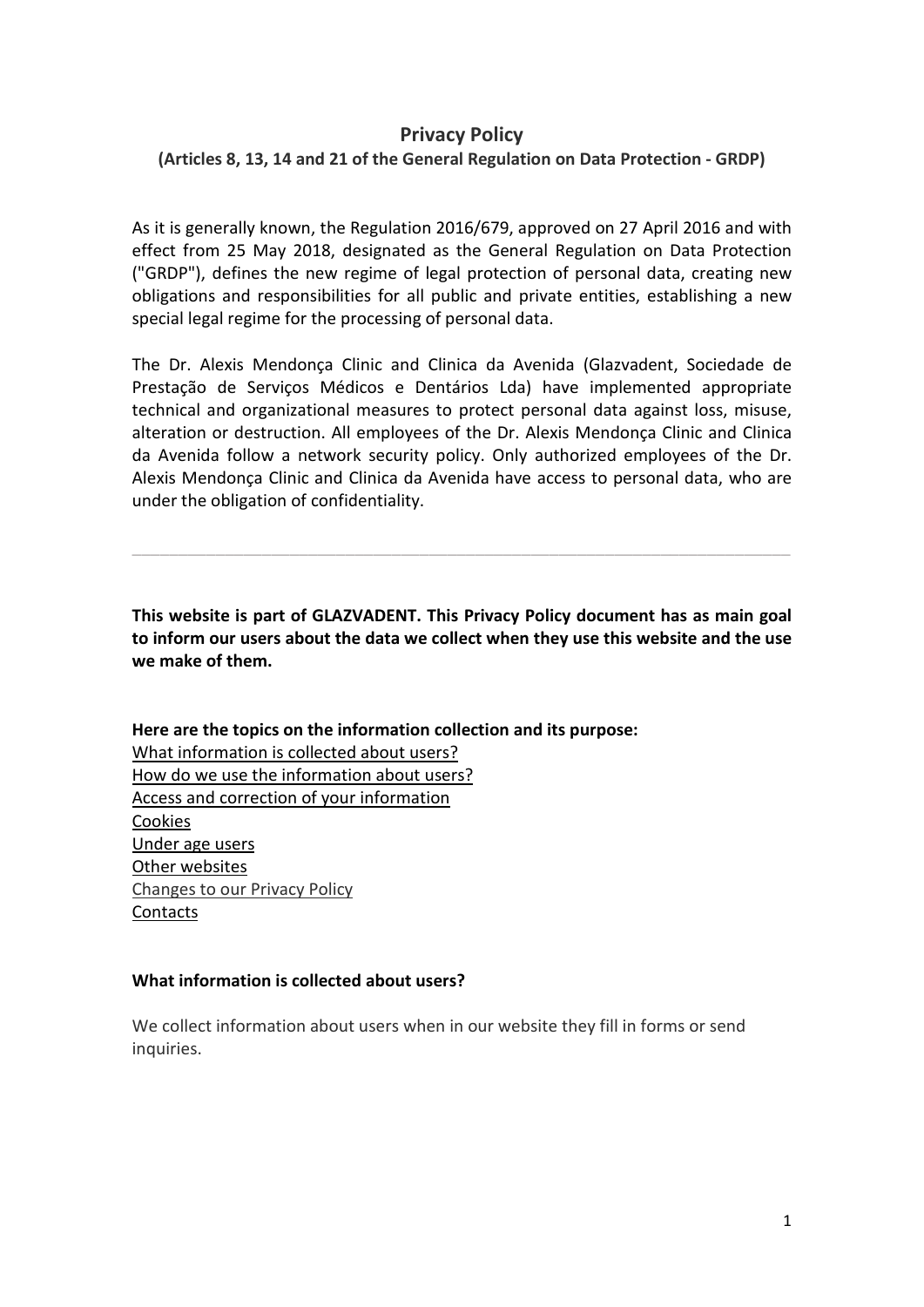### **How do we use the information about users?**

The data collected are aimed to process your request, manage your account and, if you agree, send you by e-mail information about other products and services that we think may be of interest to you.

We use the information collected from the Website to personalize your next visits to our Website.

# **Access and correction of your information**

You have the right to request a copy of the information we have about you. If you wish to request a copy of partial or total information of your data retained by **GLAZVADENT** please send us an email to [clinica.dr.am@gmail.com](mailto:clinica.dr.am@gmail.com) or write to Rua Visconde da Luz, nº 12, 1º, 2750- 414 Cascais.

We want to be sure of the accuracy and reliability of the information we hold about you. You may request the correction or removal of any information that is not up-todate.

### **Cookies**

To make this site work properly, we sometimes place small data files called cookies on your device like most websites do.

### **What are cookies?**

A cookie is a small text file that a website saves on your computer or mobile device when you visit the site. It enables the website to remember your actions and preferences (such as login, language, font size and other display preferences) over a period of time, so you don't have to keep re-entering them whenever you come back to the site or browse from one page to another. This is why when you scroll through the website, or return to a website you've visited, you do not have to re-enter your preferences.

### **How to control cookies**

You can control and/or delete cookies as you wish – for details, see [aboutcookies.org.](https://www.aboutcookies.org/) You can delete all cookies that are already on your computer and you can set most browsers to prevent them from being placed. If you do this, however, you may have to manually adjust some preferences every time you visit a site and some services and functionalities may not work.